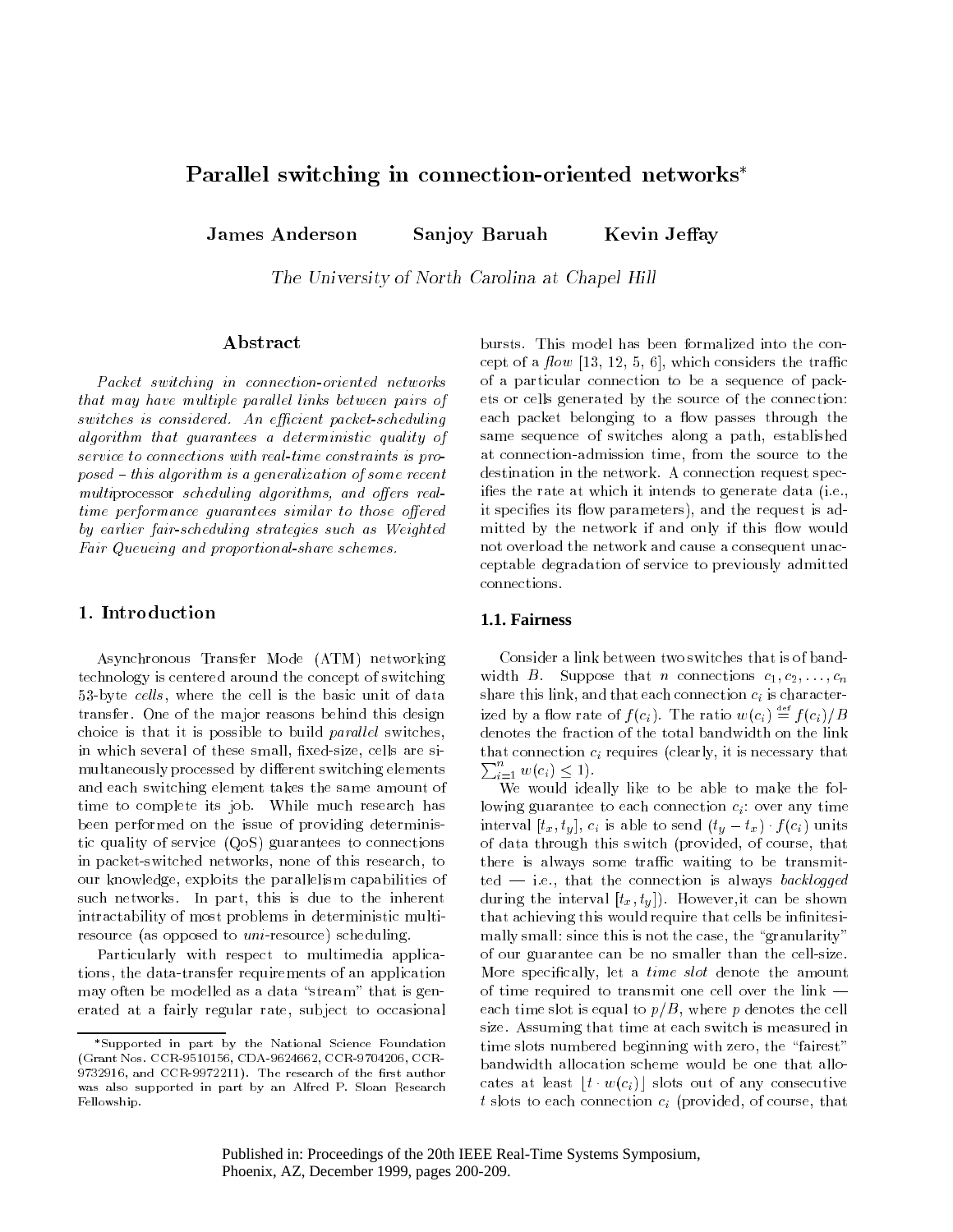the connection is backlogged over this entire duration). Our attempt here is to achieve a slightly weaker form of fairness, one that is similar to the fairness guarantees made by previous fair-queueing algorithms such as WFQ [8, 4]: Suppose that there are no cells of connection  $c_i$  queued at the switch at the start of time slot  $t_o - 1$ , and that a cell arrives at the beginning of time slot  $t_o$ . In our version of fairness, a bandwidth allocation scheme is fair if it allocates at least  $|(t_1 - t_o) \cdot w(c_i)|$  slots out of the  $(t_1 - t_o)$  slots numbered  $t_o, t_o + 1, \ldots, t_1 - 1$  to connection  $c_i$  (provided, once again, that the connection is backlogged during these slots).

### **1.2. High-bandwidth connectivity**

Modern networks, such as ATM-based ones, are typically constructed using optical bers. One method of obtaining a high-bandwidth connection between a pair of neighbouring switches is to connect them with a high-bandwidth ber. Another method is to have several fibers in parallel connect the two switches  $-$  it  $costs$  significantly less to connect two locations with  $m$ bers (typically, within the same cable) than it does to connect them with one fiber that has a bandwidth  $m$  times as high; more important, fast serial switching elements (i.e., switching elements that can handle a large number of cells per unit time) are very difficult to construct, and currently constitute the technological bottleneck to the implementation of higher-bandwidth networks. In this second method of achieving a highbandwidth connection between two switches S1 and S2, we therefore have  $m > 1$  lower-bandwidth links (rather than a single higher-bandwidth link) between them. At the beginning of each time slot, switch S1 would select up to <sup>m</sup> waiting cells in parallel and transmit them out on the <sup>m</sup> links to S2. These cells would arrive simultaneously at S2, and have to be processed in parallel; i.e., based upon the Virtual Channel Indicator (VCI) on each cell, the cell would be routed to the appropriate output queue in S2.

Assuming that each fiber has bandwidth  $B$  we could now, in principle, have *n* connections  $c_1, c_2, \ldots, c_n$ share the network edge between switches S1 and S2, provided that  $\sum_{i=1}^n f(c_i) \leq m \cdot B$ .

One of the major requirements of such an approach to increasing bandwidth is that, since the network offers a connection-oriented service, the relative ordering of the cells belonging to any particular connection be preserved. Specifically, if more than one cell of connection  $c_i$  is transmitted over the edge from S1 to S2 during any time slot, it is desirable that S2 be able to order these cells correctly before passing them on. This could be achieved, e.g., by adding a "cell-number"

to each cell; however, such an approach would (i) slow down the switching process at S1 and S2 by increasing the amount of work that needs to be done at these switches, and (ii) be incompatible with the ATM standard as currently defined. Even if this were to be nevertheless done, sending several cells of the same connection during the same slot would require that these cells be compared and reordered at the receiving switch; these inherently sequential operations would reduce the amount of parallelism achieved in switch S2. All told, a better design decision would be to permit at most one cell of each connection to traverse the link during any time slot1 . The problem of bandwidth allocation on the network edge  $S1 \rightarrow S2$  thus reduces to the following problem:

The parallel switching problem: Given n connections  $C = \{c_1, c_2, \ldots, c_n\}$  and m parallel links, with connection  $c_i$  needing to switch cells for at most a fraction  $w(c_i)$  of the time slots, choose, for each time slot, a subset of <sup>C</sup> of size at most <sup>m</sup> of the connections that will be permitted to transmit cells on the links during this time slot.

Of course, we would like to be able to do this in as fair a manner as possible, where the idea of "fairness" should be closely related to the ideas discussed above. This is a *multi*-resource version of the problem of sharing a single resource in a fair manner; however, as far as we can tell, none of the singleresource fair queueing schemes suggested in the literature (such as Weighted Fair Queueing [4, 8], Worst-case Fair WFQ [3], Start-time Fair Queueing [6], etc.), nor the proportional-share schemes [11, 10, 9] generalize to this multi-resource problem  $-$  detailing the exact reasons why this is so is beyond the scope of this report.

#### **1.3. Proportionate Progress and Pfairness**

The notion of *proportionate progress*, and the associated concept of pfairness [1], deals with the following scheduling problem:

The multiprocessor periodic scheduling prob**lem:** Given n tasks  $\tau = \{x_1, x_2, \ldots, x_n\}$  and m identical processors such that each processor must be allocated for each fixed (indivisible) quantum of time to a single task, and no task may use more than one processor during any time quantum, with task  $x_i$  needing

 $^1$ This design decision has two significant consequences: First, no individual connection with a bandwidth requirement greater than  $B$  can be admitted over this link, despite the fact that the total link capacity is  $m \cdot B$ . Second, we are no longer using a work conserving scheduling descipline  $-$  if less than m connections have cells waiting to use the network edge, then the edge will not be used at full capacity despite the fact that there are cells that need to use it.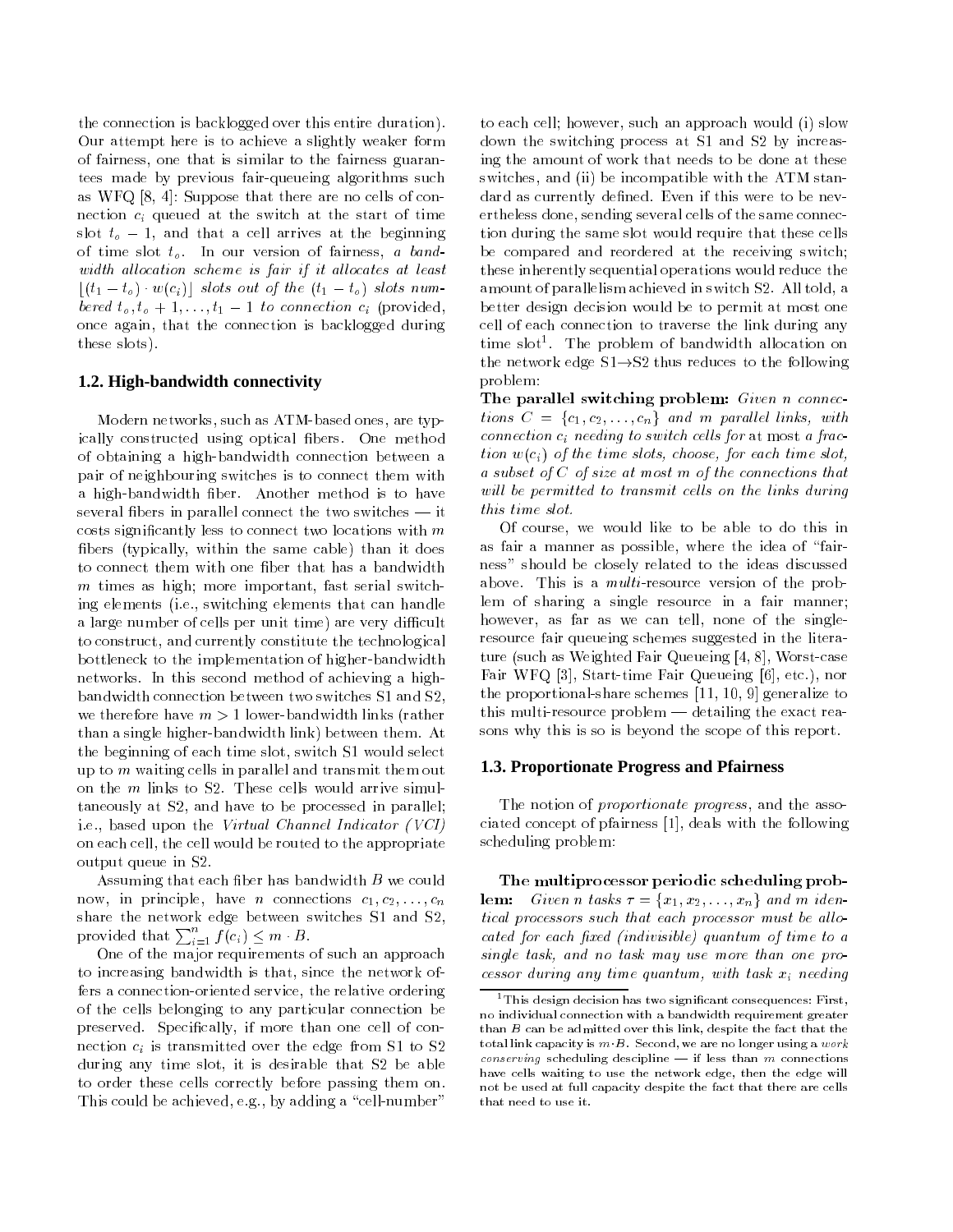to execute on a processor for exactly a fraction  $w(x_i)$ of the time quanta, choose, for each time quantum, a subset of  $\tau$  of size at most m of the tasks that will be permitted to use the <sup>m</sup> processors during this time slot.

It has been shown [1] that the  $m$  processors can be allocated in a *pfair* manner  $-$  i.e., in such a manner that, over the quanta numbered  $0, 1, \ldots, t-1$ , each task  $x_i$  will have executed on a processor for exactly  $|w(x_i) \cdot t|$  or  $[w(x_i) \cdot t]$  quanta, for all  $t \in \mathbb{N}$ ; Algorithm PF [1] is a scheduling algorithm that determines the subset of tasks that obtain the  $m$  processors during each time quantum.

It should be evident that the multiprocessor periodic scheduling problem is closely related to the parallel switching problem. However, the two problems have some major differences. The main difference  $$ and the reason why Algorithm PF cannot be directly used to solve the parallel switching problem  $-$  lies in the fact that, while tasks are always available to use a processor, there may simply not be any cells of a connection queued up at the time that Algorithm PF would want to service that particular connection, but a cell arrives on this connection immediately after its "turn" has gone by. This is a consequence of the fact that, while everything about an instance of the periodic multiprocessor scheduling problem  $-$  the number of tasks, their weights, the number of processors, etc.  $-$  is known beforehand, the parallel switching problem is inherently on-line, in that the exact times at which cells of a particular connection will arrive at a switch is not a priori known. Adapting multiprocessor periodic fair scheduling algorithms such as Algorithm PF to a dynamic, on-line environment while continuing to obtain high utilization of the available bandwidth, is the major algorithmic challenge in being able to design fair bandwidth allocation strategies for networks that may have multiple parallel links between pairs of switches. This report describes our attempts as designing such strategies.

The remainder of this report is organized as follows. In Section 2, we briefly summarize previous research in pfair scheduling  $-$  this research will form the basis of the scheduling schemes introduced in this paper. In Section 3, we present (and prove correct) Algorithm NF, an algorithm for scheduling cells on parallel links in a fair manner. In Section 4, we address some concerns regarding the run-time computational complexity of Algorithm NF, and propose certain techniques for increasing its efficiency. We conclude in Section 5 with a discussion on alternative means of exploiting parallelism in network links.

### 2. A brief introduction to pfairness

In this section, we briefly describe previous research on the multiprocessor periodic scheduling problem. We review the concept of pfairness (first introduced in  $[1]$ ), and present some notation, terminology, and important results that will be used in later sections.

We start with some conventions:

- Let  $\tau$  denote a set of *n* periodic tasks, that are to be scheduled on <sup>m</sup> identical processors.
- We adopt the standard notation of having  $[a, b)$ denote the contiguous natural numbers  $a, a +$ 1; : : :; b 1.
- Scheduling decisions are made at integral values of time, numbered from 0. The real interval between time t and time  $t + 1$  (including t, excluding  $t + 1$ ) will be referred to as slot  $t, t \in \mathbb{N}$ .
- The quantity  $(\sum_{x \in \tau} w(x))$  is referred to as the density of the set  $\tau$  of periodic tasks.

Now some definitions:

- $\bullet$  A schedule S for periodic task system  $\tau$  is a function from  $\tau \times \mathbf{N}$  to  $\{0, 1\}$ , where  $\sum_{x \in \tau} S(x, t) \leq m$ ,  $\mathbf{v} \in \mathbb{R}$  . Informally,  $\mathbf{v}$  (with  $\mathbf{v}$  = 11 with only if tasks  $\mathbf{v}$
- The quantity allocated( $S, x, t$ ) of a task x at time  $t$  with respect to schedule  $S$  is defined as follows:

allocated  $(S, x, t) \stackrel{\scriptscriptstyle\rm def}{=} \sum_{t' \in [0, t)} S(x, t').$ 

 $\bullet$  The *lag* of a task x at time t with respect to schedule S, denoted  $\log(S, x, t)$ , is defined by:

$$
\mathsf{lag}(S, x, t) = w(x) \cdot t - \mathsf{allocated}(S, x, t).
$$

The quantity  $w(x) \cdot t$  represents the amount of time for which task  $x$  should have been allocated the processor over [0, t], and allocated(S, x, t) is equal to the number of slots for which task  $x$  was actually scheduled. Therefore, a positive lag indicates that a task has been scheduled for less than its "fair" share, while a negative lag indicates that it has been overscheduled. A lag of exactly zero indicates that the task has received exactly its fair share thus far.

 $\bullet$  A schedule S is *pfair* if and only if

$$
\forall x, t: x \in X, t \in \mathbf{N} : -1 < \log(S, x, t) < 1.
$$

That is, a schedule is pfair if and only if it is never the case that any task  $x$  is overallocated or underallocated by an entire slot.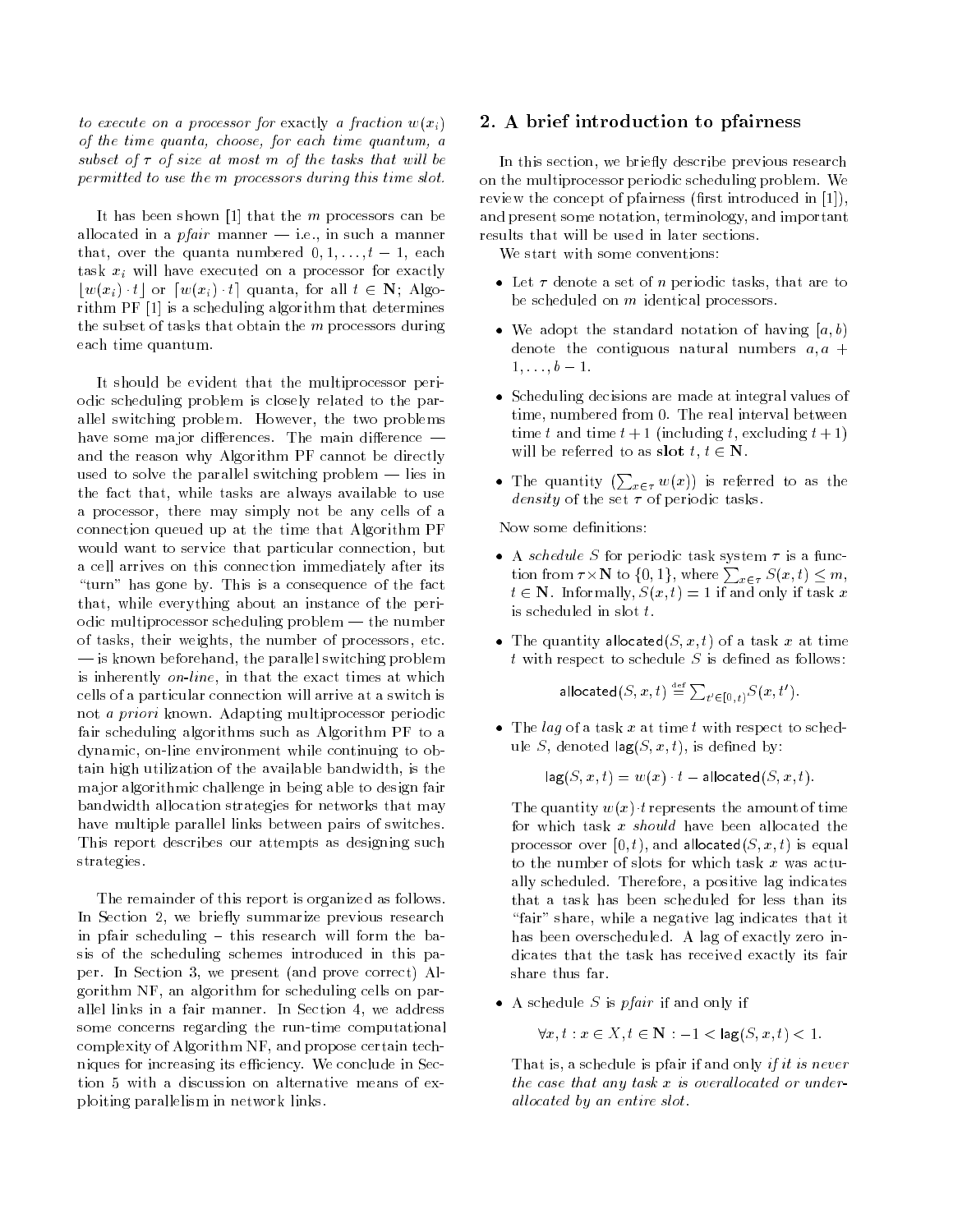With respect to a given task x, let earliest $(x, j)$  (resp., latest $(x, j)$  denote the earliest (resp., latest) slot during which  $x$  may be scheduled for the *j*th time in any pfair schedule, where  $j = 1, 2, \ldots$  We can easily derive closed-form expressions for earliest $(x, j)$  and  $\mathsf{lastest}(x,j)$ :

$$
\begin{aligned}\n\text{earliest}(x, j) &= \min t : t \in \mathbf{N} : w(x) \cdot (t + 1) - j > -1 \\
&= \left\lfloor \frac{j - 1}{w(x)} \right\rfloor \tag{1}\n\end{aligned}
$$

Similarly,

$$
| \text{atest}(x, j) |
$$
  
= max t : t \in \mathbb{N} : w(x) \cdot t - (j - 1) < 1  
= 
$$
\left\lceil \frac{j}{w(x)} \right\rceil - 1
$$
 (2)

Let  $S$  denote a partial schedule in which scheduling decisions have been made only for the time slots  $0$ ;  $1$ ;  $\cdots$ ;  $\vdots$   $1$ . Then  $\omega$  is eligible in schedule  $\omega$ at time  $t$  if it may receive the processor during slot  $t$ without becoming overallocated; i.e., if

$$
\mathsf{allocated}(S,x,t) = k \land (\mathsf{earliest}(x,k+1) \leq t) \quad .
$$

Suppose that a task  $x$  is eligible in schedule  $S$  at time  $t$ . By definition, x can be scheduled during slot  $t$ without having its lag fall below  $-1$ ; i.e.,

$$
w(x) \cdot (t+1) - [ \text{allocated}(S, x, t) + 1 ] > -1
$$
.

The above is logically equivalent to

$$
w(x) \cdot (t+1) - \text{allocated}(S, x, t) > 0 \tag{3}
$$

The LHS of Inequality 3 represents  $\log(S, x, t+1)$ , provided S does not schedule x during slot  $t$  (i.e., provided that allocated $(S, x, t + 1) =$  allocated $(S, x, t)$ . But a  $lag > 0$  indicates underallocation, from which it follows that

Lemma 1 If a task is eligible during a slot, then not scheduling it during this slot guarantees that it will be underallocated at the start of the next slot. 囗

The concept of pfairness was initially introduced in [1], in the context of constructing periodic schedules for a system of periodic tasks on several identical proces $sors$  — the multiprocessor periodic scheduling problem (described in Section 1). The following theorem was proved there:

Theorem 1 A system of periodic tasks can be scheduled in a pfair manner on <sup>m</sup> processors provided the weights of all the tasks sum to at most  $m$ .  $\Box$ 

In addition, an on-line scheduling algorithm  $-$  Algorithm  $PF$  – was presented that generates a pfair schedule for any such system of periodic tasks. In order to describe this algorithm, we need to introduce some more terminology:

Let  $S$  denote a partial schedule in which scheduling decisions have been made only for the time slots  $0, 1, \ldots, (t-1)$ . For any positive integer *i*, the *i*'th **pseudo-deadline** of task  $x$  at time  $t$  in schedule  $S$  is defined to be equal to latest(x, allocated( $S, x, t$ )+i). Intuitively, the  $i$ 'th pseudo-deadline of task  $x$  denotes the latest slot by which task  $x$  must be scheduled  $i$  more times in S, if it is to not violate its lag bound.

Furthermore, we say that this *i*'th pseudo-deadline is a solid pseudo-deadline if

$$
\mathsf{latest}(x, \mathsf{allocated}(S, x, t) + i) \equiv \frac{\mathsf{allocated}(S, x, t) + i}{w(x)} - 1.
$$

Intuitively, a solid pseudo-deadline occurs when the  $\lceil \ \rceil$  function used in Equation 2 introduces no rounding error since the argument to the  $\lceil \cdot \rceil$  is itself integral.

ALgorithm PF schedules tasks according to their pfpriorities. A formal definition of pf-priorities is provided in Figure 1; informally, the relative pf-priorities of two tasks at a particular time in a given schedule are determined by comparing their *i*'th pseudo-deadlines, with  $i$  initially set to one:

- L1: If the *i*'th pseudo-deadlines are unequal, then the task with the earlier  $i$ 'th pseudo-deadline has greater priority.
- Else if they are equal but one of the pseudo-deadlines is a solid pseudo-deadline, then the other task has greater priority (if they are equal and both are solid pseudo-deadlines, then either task can be arbitrarily assigned the greater priority)
- Else the pseudo-deadlines are equal but neither is a solid pseudo-deadline: in this case, the next pair of pseudo-deadlines of the tasks must be compared in the same manner. I.e., set i to  $(i + 1)$ , and go to L1.

Algorithm PF is now easily described: at each time slot, schedule the (at most) <sup>m</sup> eligible tasks with the highest pf-priorities.

# 3. Fairness and the parallel switching problem

While scheduling periodic tasks on multiple processors, Algorithm PF can decide to schedule any task at any time-slot (subject, of course, to the fairness constraints we have chosen to impose). The situation is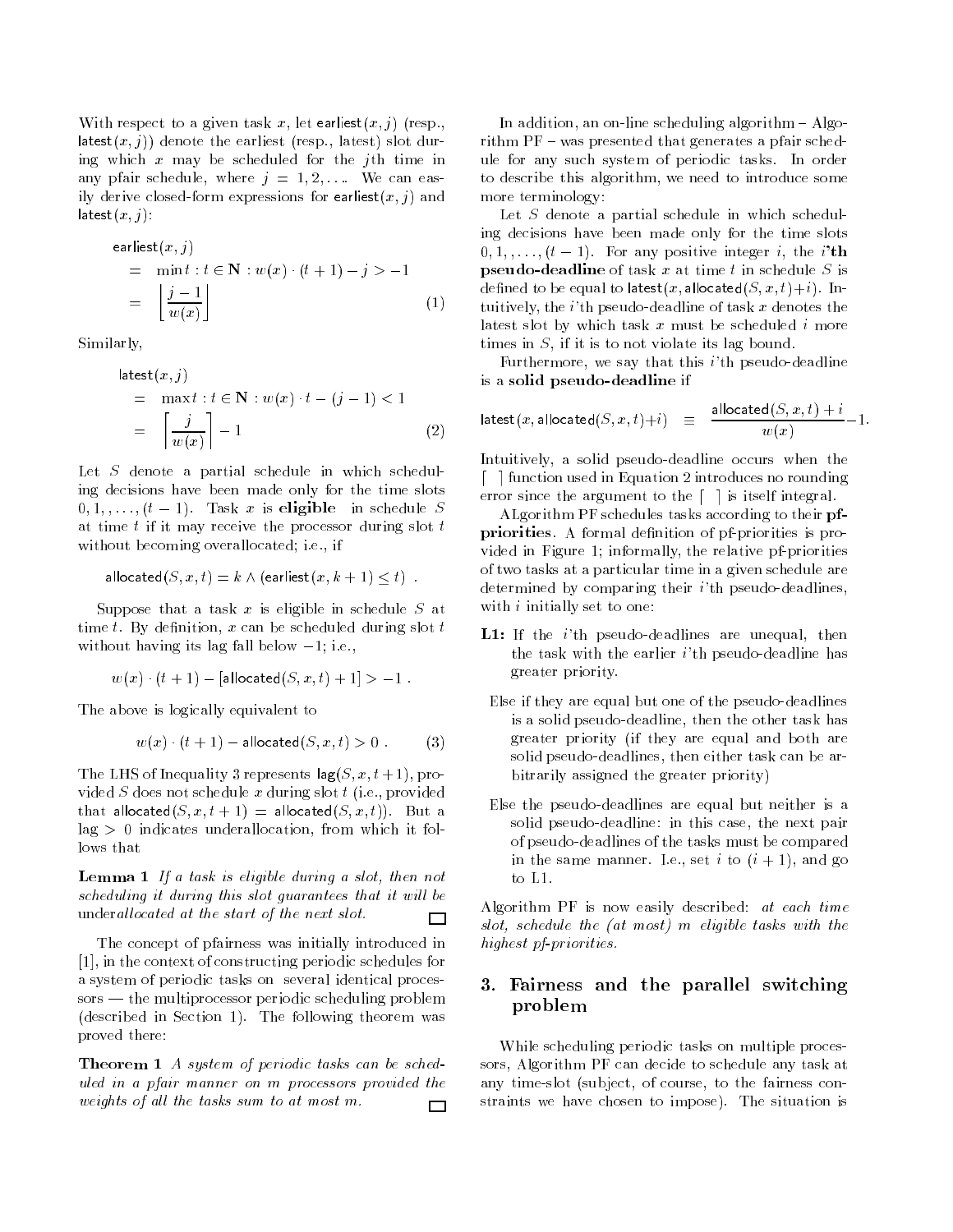Task x is defined to have greater pf-priority than task y in schedule  $S$  at time t if, in schedule S at time t, there in an integer  $i \geq 1$  such that

for all  $j, 1 \leq j < i$ ,

the j'th pseudo-deadline of x is not a solid pseudo-deadline, and

the j'th pseudo-deadline of  $y$  is not a solid pseudo-deadline, and

the j'th pseudo-deadline of x equals the j'th pseudo-deadline of y

and

the *i*'th pseudo-deadline of x is smaller than the *i*'th pseudo-deadline of y, or

the *i*'th pseudo-deadline of  $y$  is a solid pseudo-deadline

### **Figure 1. Definition of pf-priorities**

rather different in the case of network traffic: if there are no cells of a particular connection queued at the start of slot  $t$ , then this connection *cannot* be serviced during this slot, regardless of the scheduling decision made by Algorithm PF. We illustrate by means of an example.

Example 1 Consider a situation in which three connections  $c_1$ ,  $c_2$ , and  $c_3$ , with  $w(c_1) = w(c_2) = w(c_3)$  $= 2/3$ , share a parallel link composed of two fibers (i.e., with  $m = 2$ . Assume that all three connections have their first cells arrive at the switch at time  $0$ , and subsequent cells arrive exactly 1:5 time units apart (i.e., at exactly the rate implied by their weights). At the start of the time-slot zero, all three connections are eligible; without loss of generality, assume that Algorithm PF selects  $c_1$  and  $c_2$  to send their cells during this slot. Algorithm PF would then let  $c_3$  send its first cell during time-slot one, and would also select one of  $c_1$  or  $c_2$  to send its second cell during this time slot. However, this second cell has not yet arrived at the start of the time slot.  $\Box$ 

The problem illustrated by Example 1 is, in effect, insoluble  $-$  there is simply nothing that any algorithm could do about the fact that there are only three cells available for transmission during the first two timeslots. Our approach  $-$  formalized below as Algorithm NF (for "Network Fair") — handles this by weakening the performance guarantee: in Example 1, we will guarantee that connection  $c_i$  gets its first cell transmitted during slots 0 or 1; its second cell during slots 2 or 3; its third cell during slots 3 or 4; and so on. That is Algorithm NF may transmit a cell one time-slot later than is mandated by the pfairness requirement  $$ this is a consequence (as Example 1 illustrates) of the fact that cells that arrive *during* a slot are only available for transmission during the *next* slot. However, Algorithm NF does guarantee that no cell is delayed by more than one slot from where it should have been

transmitted in accordance with pfairness.<br>We now describe the operation of Algorithm NF. This is how we will proceed. First, we will explain how Algorithm NF performs  $admission\ control$  — determining whether a new connection request is accepted by a switch. Next, we will discuss how incoming cells are queued at a switch while awaiting transmission. And finally, we will describe how Algorithm NF uses the notion of pf-priorities (described in Section 2) to determine which cells are to be transmitted during each time slot.

x1. Connection establishment. Suppose that there are  $m$  parallel links, each of capacity  $B$ , leading from switch  $S_1$  to switch  $S_2$  — we will refer to these links cumulatively as the *network edge*  $(S_1, S_2)$ . With each real-time connection  $x_i$  that has already been established passing through network edge  $(S_1, S_2)$ , we associate a weight  $w(x_i)$ ,  $0 \leq w(x_i) \leq 1$ , denoting that connection  $x_i$  has reserved a bandwidth equal to  $w(x_i)$  B on this edge.

Suppose that a new real-time connection  $x$  now desires to use this edge. Among the information that  $x$ must make available during connection establishment is its bandwidth requirement, from which its weight  $w(x)$  is computed (by dividing this bandwidth requirement by  $B$ ). Admission control now consists of switch  $S_1$  validating that  $w(x)$  plus the weights of all alreadyadmitted connections on network edge  $(S_1, S_2)$  does not exceed m. This step is repeated by switch  $S_\ell$  on each network edge  $(S_{\ell}, S_{k})$  that the connection wishes to traverse, and the connection is admitted if and only if doing so would not cause any network edge to exceed its capacity.

If a connection  $x$  is successfully established, then certain resources  $\sim$  buffers, registers, etc.  $\sim$  are allocated to it on each switch through which it passes.

<sup>2</sup>Some precomputation is also done, which facilitates the runtime execution of Algorithm NF during cell-switching time  $-$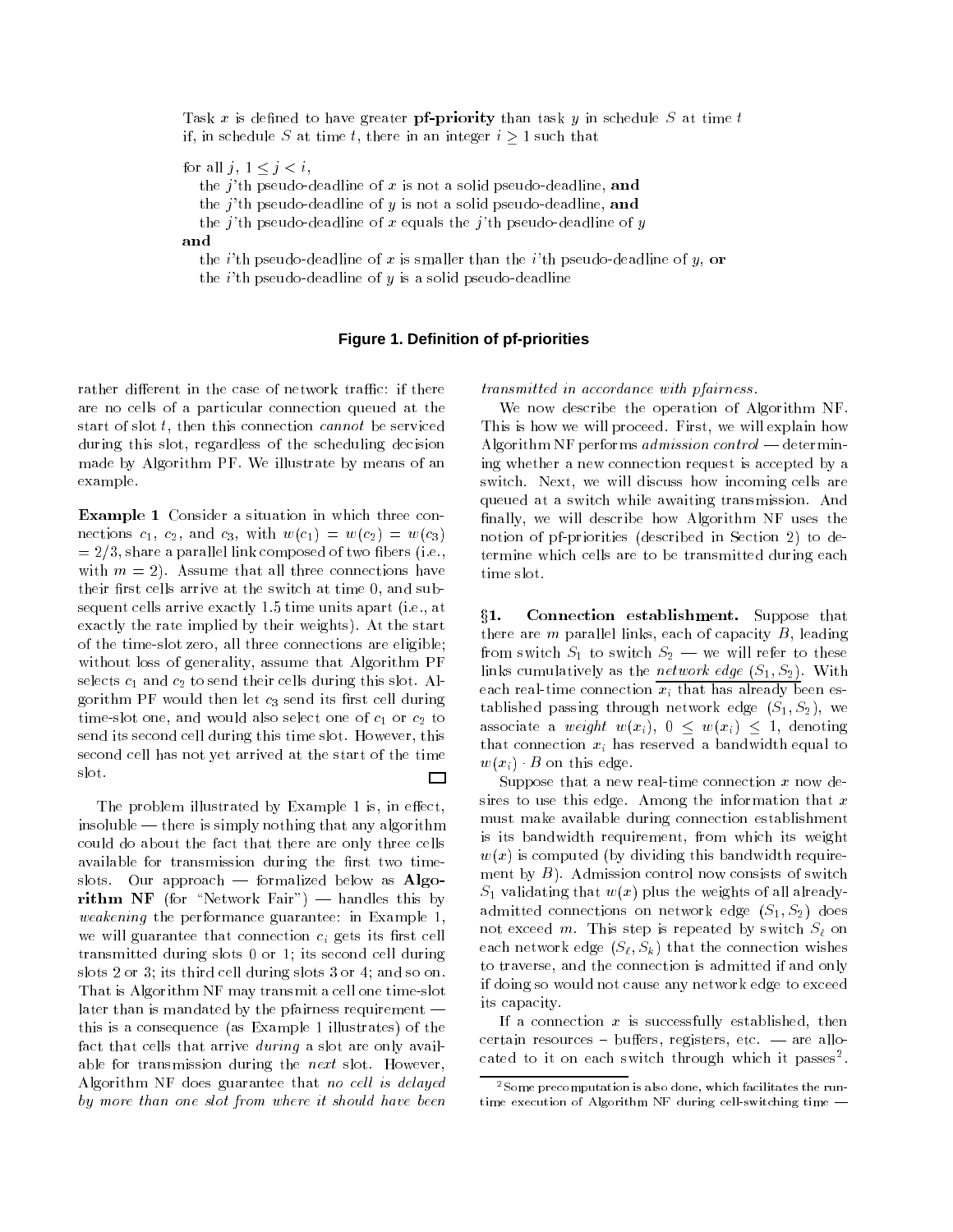Some of the variables that are created and maintained in each switch are the following (the use to which these variables are put will be explained during the remainder of this section):

- $\mathbf{baseTime}(x)$ : A positive integer, denoting the time from which we begin considering connection  $x$  for the purposes of transmitting its cells across the network edge. This is determined by when cells begin arriving at the switch. (A value of  $\infty$  denotes that the connection is not currently "active".)
- count  $(x)$ : A non-negative integer, denoting the number of cells of connection  $x$  that have been transmitted since time base $Time(x)$ .
- $Q(x)$ : A FIFO queue of the cells of connection x that have arrived at the switch but have not yet been transmitted.

§2. Queueing newly-arrived cells. At the start of each time-slot  $t$ , all the cells that had arrived during the interval  $(t - 1, t]$  are processed. Suppose that a cell of (already admitted) real-time connection  $x$  has arrived; this is processed as follows:

if  $(\text{baseTime}(x) == \infty)$ (This indicates that the connection was previously not active) baseTime $(x) = t$  $\text{count}(x)=0$ graduate the contract of the contract of add the cell to  $Q(x)$ .

x3. Transmitting cells. Once all cells that arrived during  $(t - 1, t]$  have been queued as described above, the <sup>m</sup> cells that are to transmitted during time-slot <sup>t</sup> are selected. Only eligible connections may contend to send cells during this slot: connection  $x$  is deemed to be eligible if the following condition, which checks whether  $(t-\text{baseTime}(x))$  — the interval during which this connection has been "active"  $-$  is at least earliest(x, count(x) + 1) (see Equation 1), holds:

baseTime
$$
(x)
$$
 +  $\left\lfloor \frac{\text{count}(x)}{w(x)} \right\rfloor \le t$ .

However, if an eligible connection  $x$  has no cells queued for transmission (as would have been the case in Example 1 at the start of time-slot one), then it cannot contend for bandwidth. In this case, Algorithm NF "deactivates" this particular connection:

> if x is deemed eligible and  $Q(x)$  is empty baseTime $(x) = \infty$

Process cells that arrive at the start of slot t.

A cell of connection  $x$  has arrived: if  $(\text{baseTime}(x) == \infty)$ baseTime $(x) = t$  $\text{count}(x)=0$  $\mathcal{F}$ add the cell to  $Q(x)$ .

Choose cells for transmitting during slot  $t$ .

if  $(\text{baseTime}(x) + \left| \frac{\text{count}(x)}{w(x)} \right| \leq t)$  {  $//$ Connection  $x$  is eligible if  $Q(x)$  is empty baseTime $(x) = \infty$ else for the first fact of the first contract of the first contract of the first contract of the first contract of the first contract of the first contract of the first contract of the first contract of the first contract if  $x$  is one of the  $m$  highest-priority connections f transmit a cell from  $Q(x)$  $\text{count}(x) = \text{count}(x) + 1$  $\mathcal{E}$  $\}$ ļ graduate the contract of the contract of

## **Figure 2. Pseudocode**

(When the next cell of this connection arrives at a later time  $t$  =  $\ln$  example 1, at the start of time-slot two; i.e.,  $\iota$   $\iota$   $\iota$   $\iota$  are connection is reactivated, when this next cell is processed, with base  $\mathrm{Time}(x)$  set to  $t$  and  $count(x)$  to zero.)

Of the remaining eligible connections (i.e, those with non-empty queues), the  $m$  connections with the highest pf-priorities3 get to each transmit a cell:

if x is one of the m highest-priority connections {\n transmit a cell from 
$$
Q(x)
$$
\n
$$
count(x) = count(x) + 1
$$

(If there are fewer than  $m$  eligible connections, then all transmit a cell as above, and any unused bandwidth can be used to transmit non-real-time cells.)

The pseudocode presented above is collected together in Figure 2.

#### **3.1 Correctness**

For the most part, the correctness of Algorithm NF follows directly from the correctness of Al-

this is described in more detail in Section 4.

 $3$ We postpone discussion on how this determination of pfpriorities is actually implemented to Section 4.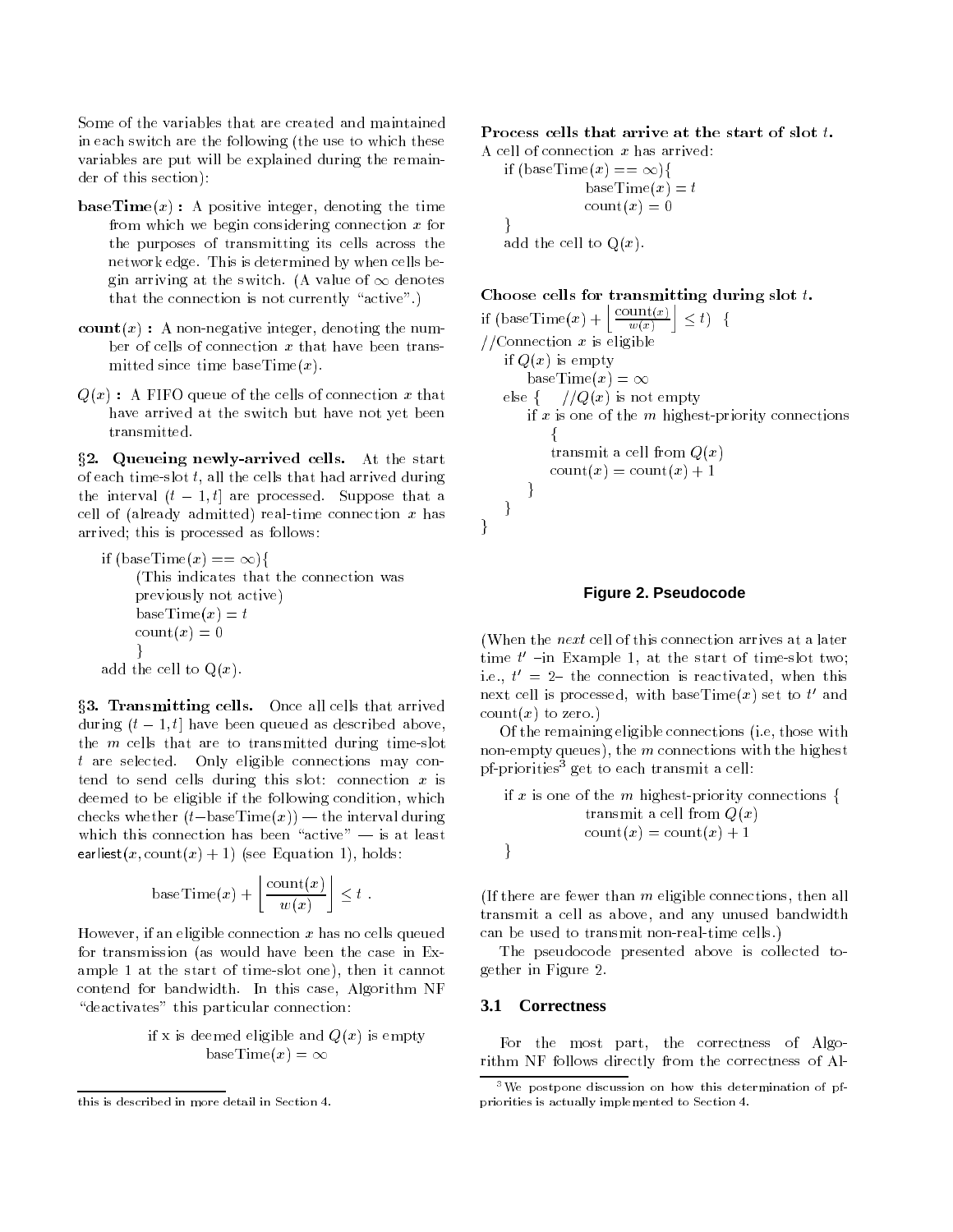gorithm PF [1]. The major difference between the behaviours of the two algorithms arises when Algorithm NF "deactivates" an eligible connection whose queue is empty, and subsequently reactivates it when its queue becomes populated. To ensure that a connection cannot obtain more than its reserved share of the shared bandwidth by strategically timing the arrivals of its cells, we must ascertain that such deactivation and subsequent activation does not cause a connection to ever become overallocated. But this is easily seen to hold: observe that in order to become deactivated, a connection must first be eligible; once deactivated, it cannot be reactivated until the beginning of the next slot. But by Lemma 1, not scheduling an eligible connection will guarantee that this connection is underallocated at the start of the next slot. Hence a previously deactivated connection is guaranteed to have consumed less than its reserved share of bandwidth by the time it is next activated (although it could have been overallocated  $-$  i.e., have had a negative lag { at the instant it was deactivated).

Performance guarantees:

A connection  $x$  is said to be backlogged at a switch throughout an interval  $[t_1, t_2]$  if  $Q(x)$  at this switch is non-empty at each instant  $t_1, t_1 + 1, \ldots, t_2$ . Notice that

- Whether a connection is backlogged or not over an interval depends upon both the time at which cells arrive at the switch, and the scheduling decisions made over the interval. For instance, connection  $c_3$  is backlogged over the interval [0, 1], while connections  $c_1$  and  $c_2$  are not, in Example 1.
- If connection x is backlogged over  $[t_1, t_2]$  when scheduled by Algorithm NF, then Algorithm NF would not deactivate  $x$  at any time instant during this interval.

The performance guarantee made by Algorithm NF can now be stated: If the queue  $Q(x)$  associated with a connection x is empty at time-instant  $t_1 - 1$  but a cell arrives at  $t_1$  and the connection is backlogged over the interval  $[t_1, t_1 + t)$ , then Algorithm NF will have transmitted at least  $[t \cdot w(x_i)]$  cells of connection x during the interval  $[t_1, t_1 + t]$ .

To see that this guarantee does in fact hold, notice that, in the absence of deactivating and reactivating, Algorithm NF behaves exactly like Algorithm PF. Now, if connection x is backlogged during  $[t_1, t_1 + t)$ , then Algorithm NF never deactivates and reactivates x. Since (as we have seen above), no other connection could obtain more that its fair share of the resource by such deactivating/ reactivating either, Algorithm NF will transmit at least as many cells of  $x$  as would have

been transmitted in a pfair schedule starting at time  $t_1$ .

# 4. Efficient determination of pf-priorities

A major drawback of the pf-priority determination procedure described in Section 2 is that it does not a priori limit the number of pairs of pseudo-deadlines that need to be compared in order to determine the relative pf-priorities of two tasks. Indeed, so long as two tasks have corresponding pairs of their pseudodeadlines equal -and none of these pseudo-deadlines are solid- we must continue comparing further pairs of pseudo-deadlines. Some research has been done [1] on estimating the exact worst-case computational complexity of such comparison, and attempts have been made  $[2]$  - and continue to be made - at obtaining more efficient comparison routines.

In this section, we describe a transformation on sets of real-time connections which increases the weight of each connection by an *a priori* bounded amount, such that the pf-priorities of the resulting connections can be more efficiently determined. While the schedule obtained by using these pf-priorities will not in general be pfair with respect to the original weights of the connections (since the weights will have been increased, the connections will in general be overallocated as compared to a pfair schedule), this need not be a concern to us here in the context of our network parallel switching application since our desire is to avoid *underallocation* (rather than worry about overallocation).

Our transformation is designed to take advantage of the following fact:

**Lemma 2** A connection x with weight  $w(x) = \frac{k}{x}$ where it are a are both positive integers, can have at most (k 1) consecutive pseudo-dead lines that are not solid.

**Proof Sketch:** The k pseudo-deadlines of task x at time t in schedule S are latest(x, allocated(S, x, t) + 1), latest(x, allocated( $S, x, t$ ) + 2), latest(x, allocated(S, x, t) + k). By the definition of solid pseudo-deadlines, one of these pseudo-deadlines is solid if

$$
\frac{\mathsf{allocated}(S,x,t)+j}{w(x)}-1
$$

is an integer for some  $j, 1 \leq j \leq k$ . Since  $w(x) = \frac{1}{k}$ , this is equivalent to requiring that

$$
\frac{\mathsf{allowed}(S,x,t)+j}{k}\cdot \ell - 1
$$

be an integer. But at least one of the  $k$  consecutive integers (allocated( $S, x, t$ )+1), (allocated( $S, x, t$ )+2),  $\ldots$ ,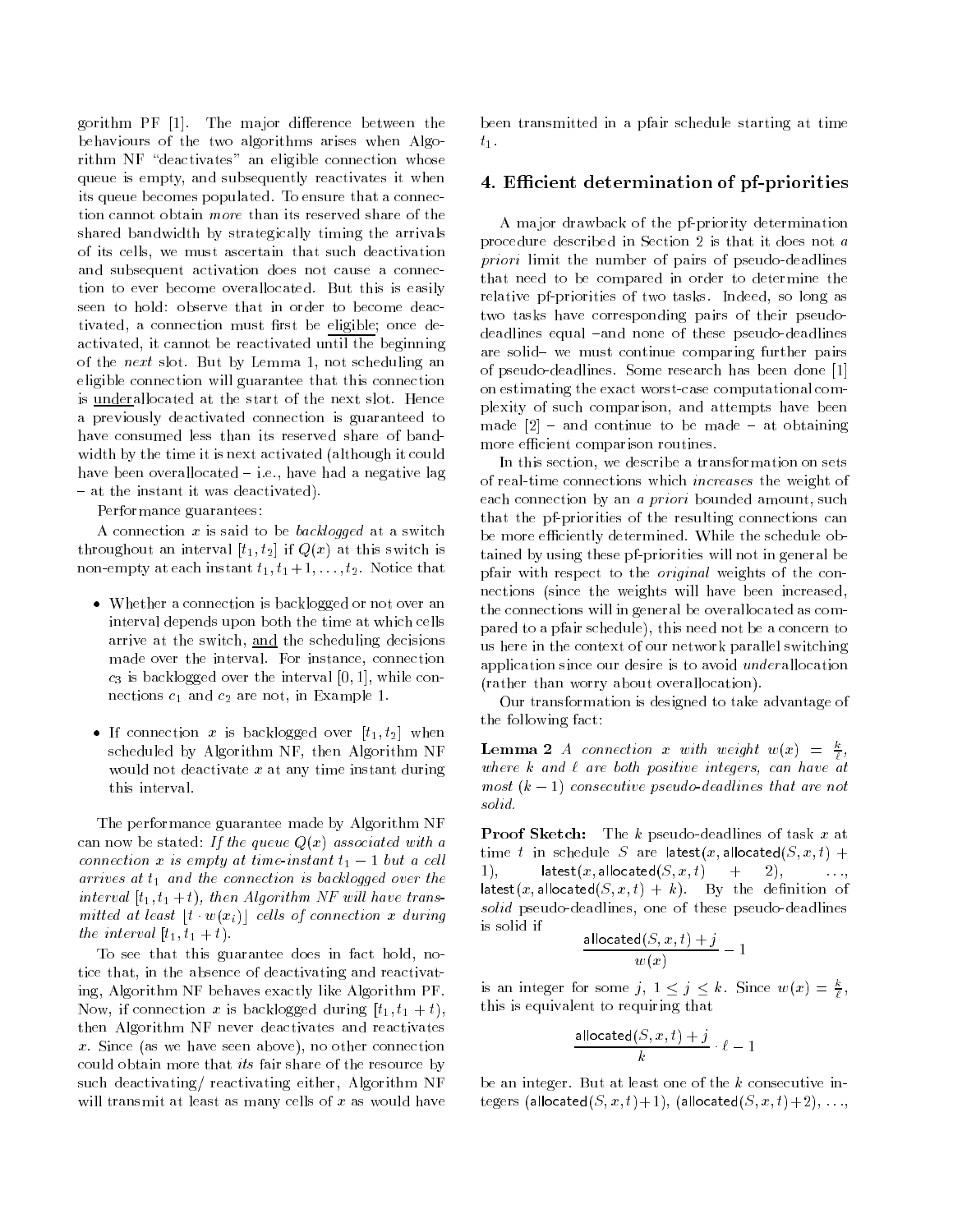(allocated(S, x, t)+k) is divisible by k; consequently, at least one of these <sup>k</sup> pseudo-deadlines is a solid pseudodeadline. П

We now describe our transformation on connections. Let k be some pre-specified constant integer,  $k \geq 1$ . (We will describe later how the value of  $k$  is detemined.) Given a connection x, with weight  $w(x)$ , assign x a weight  $w'(x)$  as follows:

$$
w'(x) \quad \mathop{=}\limits^{\rm def}\quad \frac{k}{\lfloor k/w(x)\rfloor}\quad
$$

Notice that the transformed connection will have at most  $(k-1)$  consecutive pseudo-deadlines that are not  $solid$  — this follows from Lemma 2. Hence determining the pf-priorities of a pair of transformed connections will involve comparing at most <sup>k</sup> pairs of pseudodeadlines: by choosing  $k$  to be reasonably small, determining the relative pf-priorities of tasks can thus be done efficiently.

But what does this increase in the efficiency of priority determination cost us? Lemma 3 addresses this question:

Lemma 3 The above transformation increases the weight of a connection by less than a factor of  $(1 + \frac{1}{k})$ ; i.e.

$$
w'(x) \quad < \quad w(x) \cdot \left(1 + \frac{1}{k}\right)
$$

**Proof Sketch:** Let  $\ell \equiv |k/w(x)|$ ; i.e.,  $w'(x) = k/\ell$ for some integer  $\ell$ . Since  $w(x) \leq 1$ , it follows that ka  $k$  in the wave with  $k$  in the wave  $k$  in the wave was also in the wave was  $k$ 

Now since  $\lfloor k/w(x)\rfloor = \ell$ , it must be the case that  $k/w(x)$  <  $(\ell + 1)$ , from which it follows that  $w(x) > \frac{1}{\ell+1}$ . Inerefore,

$$
\frac{w'(x)}{w(x)} < \frac{k/\ell}{k/(\ell+1)} = 1 + \frac{1}{\ell} \; .
$$

Since  $(1 + \frac{1}{\ell})$  decreases with increasing  $\ell$ , this ratio is maximized for the smallest value of  $\ell$ , i.e., for  $\ell = k$ . Hence  $\frac{w(x)}{w(x)} < 1 + \frac{1}{k}$ , from which it follows that

$$
w'(x) \quad < \quad w(x) \cdot \left(1 + \frac{1}{k}\right) \quad .
$$

:

П Lemma 3 tells us that transforming a connection  $x$ in the manner described above causes no more than a  $\left(1+\frac{1}{k}\right)$ -fold increase in the connection's weight. Recall that Algorithm NF's admission control test required only that the sum of the weights of all admitted connections not exceed  $m$  (where  $m$  is the number of parallel links comprising the network edge). For a set of connections  $\gamma$  to all be admitted after each connection in  $\gamma$  has been so transformed, it is therefore sufficient that

- Each individual connection's weight, after the transformation, should not exceed 1; i.e.,  $w(x) \leq$  $1/(1 + \frac{1}{2})$  (which is equivalent to requiring that  $w(x)$  be no larger than  $\frac{k}{k+1}$ , and
- $\sum_{x \in \gamma} w'(x)$  be no larger than m; i.e.,  $\sum_{x \in \gamma} w(x)$ .  $(1 + \frac{1}{k})$   $\leq m$ , which is equivalent to requiring that  $\sqrt{2}$  $k \lambda$

$$
\sum_{x \in \gamma} w(x) \leq m \cdot \frac{k}{k+1}
$$

Notice that the bound above  $\left(m \cdot \frac{k}{k+1}\right)$  — increases with increasing  $k$  (as  $k \to \infty$ , this approaches m). On the other hand, the procedure for determining the relative pf-priorities of a pair of connections takes time  $\mathcal{O}(k)$ , and hence the efficiency of this procedure decreases with increasing  $k$ . We thus see that (for a given value of  $m$ ) there is a tradeoff between the total weight of sets of connections which are guaranteed admitted after such transformation, and the efficiency of actually determining the schedule. In particular, suppose that we wish to guarantee that all sets of connections with a total weight no larger than  $U \cdot m$  are always admitted: algebraic manipulation of the above inequality yields the result that the desired value of k is  $\left[\frac{U}{1-U}\right]$ .

1U

In the context of our network parallel switching application, this information can be used as follows: Suppose we know beforehand that the real-time traf fic across a network edge will not exceed  $U$  times the capacity of the edge, for some  $U < 1$  — the rest of the bandwidth is to be used for non-real-time traffic. (I.e., the real-time capacity of the link is calibrated at U times its actual capacity.) This allows us to decide that we can transform each connection such that determining pf-priorities will require the comparison of no more than  $\left[\frac{U}{1-U}\right]$  pairs of pseudo-deadlines<sup>4</sup>. For ex-1U ample, If  $\left[\frac{0.8}{1-0.8}\right]$  which equals 4: this means that we can transform all admitted connections with  $k$  set to

$$
k = \left\lceil W \cdot \left\lceil \frac{U}{1-U} \right\rceil \right\rceil
$$

is sufficient. For example, if a  $U$  of 0.90 is desired but it is a priori known that no connection's weight will exceed 0:20, then  $k = \left[0.20 \cdot \left[\frac{0.90}{1 - 0.90}\right]\right] = 2$ ; i.e., at most two pseudodeadlines must be compared to resolve the pf-priorities of any pair of connections

<sup>4</sup>Although we will not discuss this further in this manuscript, if an upper bound on the weights of all possible connections is known beforehand then we may be able to obtain even lower values of  $k$  for a desired value of  $U$ . Specifically, suppose that it is known that no connection will have a weight greater than some constant  $W$ , then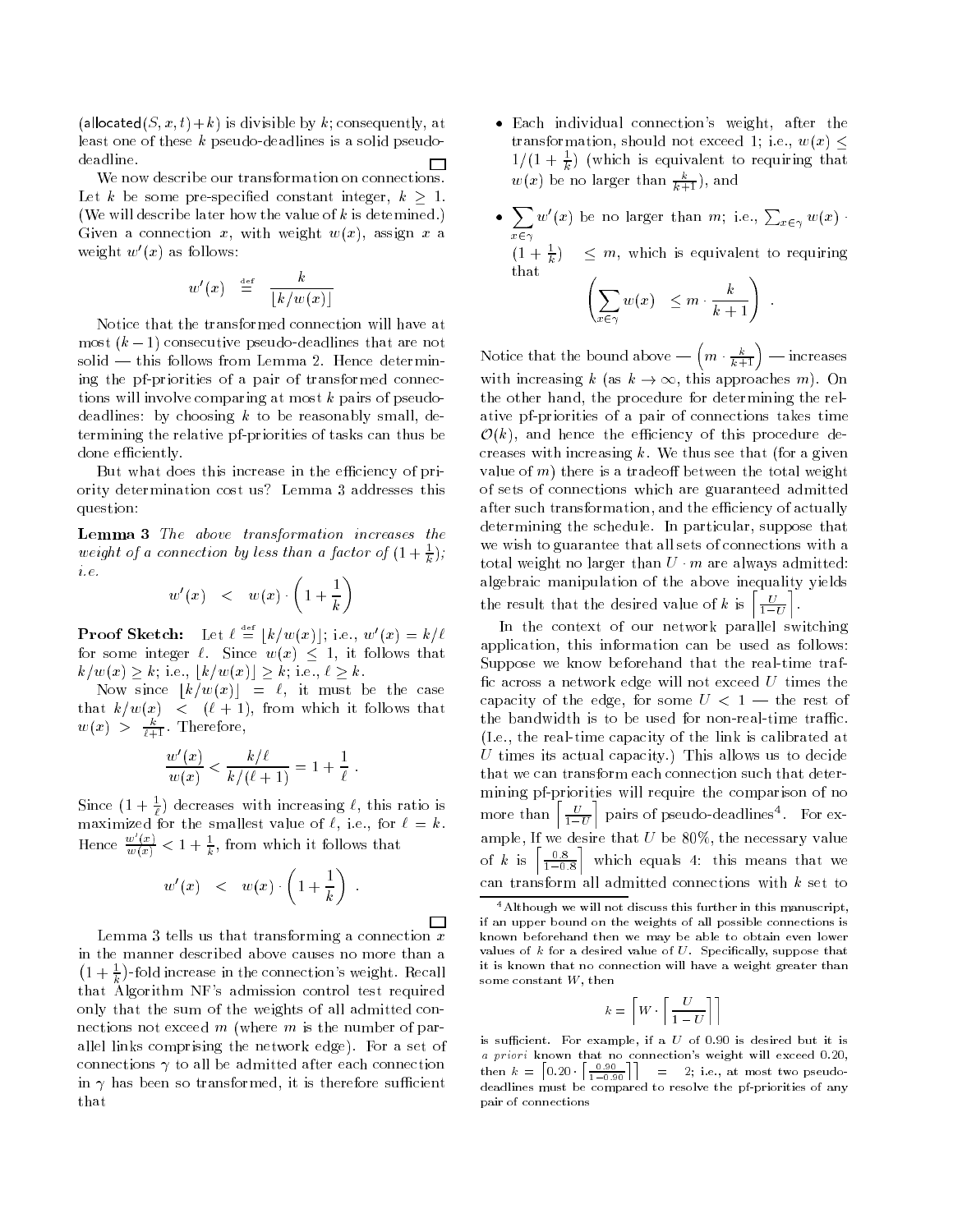4, and will then never need to compare more than four pseudo-deadlines to determine the relative pf-priorities of a pair of connections.

Some additional observations:

- Notice that such a transformation permits a connection to "cheat" by actually generating enough cells to consume a fraction  $w'(x)$  of the bandwidth of a single link (rather than a fraction  $w(x)$  as originally promised: Algorithm NF guarantees timely delivery of all these extra cells as well). If this is undesirable  $-$  in the sense that it would have the effect of reducing the bandwidth available to non-real-time data  $-$  traffic policing can be done to prevent a connection from injecting more than the permitted amount of cells into the network.
- $\bullet$  It has been observed that traffic flows tend to become more bursty as they traverse a network, consequently requiring greater buffering at intermediate switches and resulting in jittery delivery at the destination. The ability of Algorithm NF to actually service a connection x at a rate  $w'(x)$  which may be greater than the rate  $w(x)$  can help reduce this burstiness  $-$  if a buildup of cells of connection <sup>x</sup> occurs at a switch, the excess available bandwidth  $(w'(x)-w(x))$  will be used by Algorithm NF to get rid of this buildup by transmitting cells of  $x$  at a faster rate.

Implementation. In Section 3, we had postponed discussion on how pf-priorities of connections are actually computed by Algorithm NF. We take this discussion up now.

Once a connection  $x$  is admitted (during connection establishment),  $x$ 's weight at a switch  $S1$  is transformed to  $w'(x) = \frac{1}{\lceil k/w(x) \rceil}$ , where k is a constant whose value is determined  $\overline{\phantom{a}}$  as explained above- by how much of the switch's bandwidth is reserved for real-time traffic. In addition, an integer variable  $\ell(x)$ stores the integer  $\ell$  such that  $w'(x) = k/\ell$ , and the real numbers

$$
0.0, \frac{1}{w'(x)}, \frac{2}{w'(x)}, \ldots, \frac{k-1}{w'(x)}
$$

precomputed and stored in an array are  $D$  (will be used by the used by the use  $\mathcal{L}$ Algorithm NF to determine when a connection becomes eligible, and its pseudo-deadlines. For example, determining whether a connection is eligible (the test in the first line of the pseudocode for choosing cells for transmitting during slot  $t$  - Figure 2) can be performed by one "floor" operation and additional

integer operations, and no floating-point operations:

"if baseTime
$$
(x)
$$
 +  $\lfloor D(x) \lfloor \text{count}(x) \mod k \rfloor$   
+ $\ell(x) \cdot (\text{count}(x) \text{ div } k) \leq t$ "

More important, the pseudo-deadlines are easily computed, with no floating-point operation (other than a "ceiling" operation): the *i*'th pseudo-deadline of connection  $x$  is at time<sup>5</sup>

baseTime
$$
(x)
$$
 +  $[D(x)[\text{(count}(x) + 1) \text{ mod } k]]$   
+ $\ell(x) \cdot ((\text{count}(x) + 1) \text{ div } k)$ .

By precomputing the  $D(x)$  array at connectionestablishment time, we will have thus considerably reduced the time required by Algorithm NF to determine which connections to service during each time-slot.

#### 5. Conclusions; Other approaches

The networking community has recently been paying considerably attention to the problem of being able to provide determinstic quality of service guarantees to connections that can be characterized as  $flows$ . Such connections arise primarily in networked multimedia applications such as videoconferencing, telephony, video-on-demand, etc.

From one perspective, a computer network can be modelled as a graph, in which nodes correspond to routers and switches, and edges to physical links between pairs of routers. Cell-switching algorithms are concerned with determining the order in which cells are transmitted across these graph edges.

One method of obtaining a high-bandwidth connection between a pair of neighbouring switches is to connect them with a high-bandwidth fiber. Another method is to have several fibers in parallel connect the two switches  $-$  it costs significantly less to connect two locations with  $m$  fibers (typically, within the same cable) than it does to connect them with one fiber that has a bandwidth  $m$  times as high; furthermore, fast serial switching elements (i.e., switching elements that can handle a large number of cells per unit time) are very difficult to construct, and currently constitute the technological bottleneck to the implementation of higher-bandwidth networks.

We have described here an approach for cellscheduling on such parallel-linked networks. Our approach  $-$  formalized as Algorithm NF  $-$  offers quality of service guarantees that are comparable to those

<sup>5</sup>While we will not get into the details here, comparision of pseudo-deadlines for the purpose of determining relative pfpriorities can also be conveniently implemented to execute in constant time per comparison in hardware, provided there are  $\mathcal{O}(k)$  special-purpose registers per connection available at the